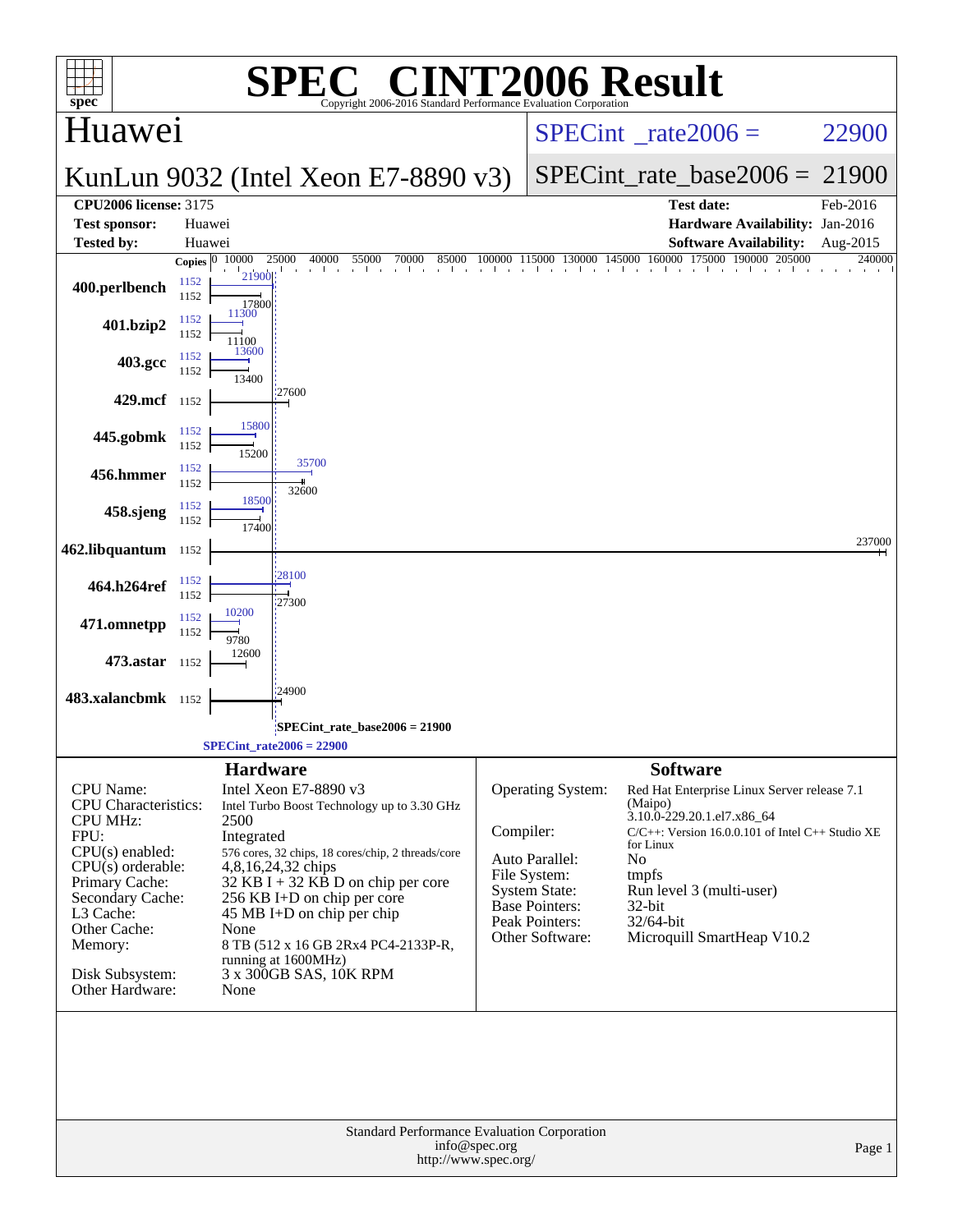

### Huawei

### SPECint rate $2006 = 22900$

### KunLun 9032 (Intel Xeon E7-8890 v3)

SPECint rate base2006 =  $21900$ 

#### **[CPU2006 license:](http://www.spec.org/auto/cpu2006/Docs/result-fields.html#CPU2006license)** 3175 **[Test date:](http://www.spec.org/auto/cpu2006/Docs/result-fields.html#Testdate)** Feb-2016

**[Test sponsor:](http://www.spec.org/auto/cpu2006/Docs/result-fields.html#Testsponsor)** Huawei **[Hardware Availability:](http://www.spec.org/auto/cpu2006/Docs/result-fields.html#HardwareAvailability)** Jan-2016 **[Tested by:](http://www.spec.org/auto/cpu2006/Docs/result-fields.html#Testedby)** Huawei **[Software Availability:](http://www.spec.org/auto/cpu2006/Docs/result-fields.html#SoftwareAvailability)** Aug-2015

### **[Results Table](http://www.spec.org/auto/cpu2006/Docs/result-fields.html#ResultsTable)**

|                                                                                                          | <b>Base</b>   |                |        |                |        |                |        | <b>Peak</b>   |                |              |                |              |                |              |
|----------------------------------------------------------------------------------------------------------|---------------|----------------|--------|----------------|--------|----------------|--------|---------------|----------------|--------------|----------------|--------------|----------------|--------------|
| <b>Benchmark</b>                                                                                         | <b>Copies</b> | <b>Seconds</b> | Ratio  | <b>Seconds</b> | Ratio  | <b>Seconds</b> | Ratio  | <b>Copies</b> | <b>Seconds</b> | <b>Ratio</b> | <b>Seconds</b> | <b>Ratio</b> | <b>Seconds</b> | <b>Ratio</b> |
| 400.perlbench                                                                                            | 1152          | 632            | 17800  | 632            | 17800  | 639            | 17600  | 1152          | 513            | 21900        | 514            | 21900        | 513            | 21900        |
| $401$ .bzip2                                                                                             | 1152          | 1006           | 11100  | 1006           | 11100  | 1004           | 11100  | 1152          | 978            | 11400        | 980            | 11300        | 981            | 11300        |
| $403.\text{gcc}$                                                                                         | 1152          | 694            | 13400  | 692            | 13400  | 689            | 13500  | 1152          | 680            | 13600        | 673            | 13800        | 694            | 13400        |
| $429$ .mcf                                                                                               | 1152          | 380            | 27600  | 380            | 27600  | 381            | 27600  | 1152          | 380            | 27600        | 380            | 27600        | 381            | 27600        |
| $445$ .gobm $k$                                                                                          | 1152          | 796            | 15200  | 798            | 15100  | 797            | 15200  | 1152          | 764            | 15800        | 766            | 15800        | 763            | 15800        |
| 456.hmmer                                                                                                | 1152          | 330            | 32600  | 334            | 32200  | 327            | 32900  | 1152          | 301            | 35700        | 301            | 35700        | 301            | 35700        |
| $458$ .sjeng                                                                                             | 1152          | 799            | 17400  | 801            | 17400  | 801            | 17400  | 1152          | 759            | 18400        | 752            | 18500        | 751            | 18600        |
| 462.libquantum                                                                                           | 1152          | 101            | 237000 | 100            | 238000 | 101            | 235000 | 1152          | <b>101</b>     | 237000       | 100            | 238000       | 101            | 235000       |
| 464.h264ref                                                                                              | 1152          | 940            | 27100  | 929            | 27400  | 932            | 27300  | 1152          | 909            | 28100        | 905            | 28200        | 908            | 28100        |
| 471.omnetpp                                                                                              | 1152          | 736            | 9780   | 736            | 9780   | 735            | 9790   | 1152          | 705            | 10200        | 705            | 10200        | 704            | 10200        |
| $473$ . astar                                                                                            | 1152          | 643            | 12600  | 644            | 12600  | 643            | 12600  | 1152          | 643            | 12600        | 644            | 12600        | 643            | 12600        |
| 483.xalancbmk                                                                                            | 1152          | 320            | 24900  | 319            | 24900  | 318            | 25000  | 1152          | 320            | 24900        | 319            | 24900        | 318            | 25000        |
| Results appear in the order in which they were run. Bold underlined text indicates a median measurement. |               |                |        |                |        |                |        |               |                |              |                |              |                |              |

### **[Submit Notes](http://www.spec.org/auto/cpu2006/Docs/result-fields.html#SubmitNotes)**

 The numactl mechanism was used to bind copies to processors. The config file option 'submit' was used to generate numactl commands to bind each copy to a specific processor. For details, please see the config file.

### **[Operating System Notes](http://www.spec.org/auto/cpu2006/Docs/result-fields.html#OperatingSystemNotes)**

 Stack size set to unlimited using "ulimit -s unlimited" Tmpfs filesystem can be set with: mkdir -p /mnt/shm mount -t tmpfs -o size=1300g,rw tmpfs /home/shm Turbo mode set with: cpupower -c all frequency-set -g performance

### **[Platform Notes](http://www.spec.org/auto/cpu2006/Docs/result-fields.html#PlatformNotes)**

 BIOS configuration: Set Power Efficiency Mode to Performance Set Lock\_step to disabled Baseboard Management Controller used to adjust the fan speed to 100% Set C-State to C0/C1 Sysinfo program /home/shm/speccpu-1.2-ic16/config/sysinfo.rev6914 \$Rev: 6914 \$ \$Date:: 2014-06-25 #\$ e3fbb8667b5a285932ceab81e28219e1 running on 9016 Wed Feb 17 06:57:47 2016 This section contains SUT (System Under Test) info as seen by

 some common utilities. To remove or add to this section, see: <http://www.spec.org/cpu2006/Docs/config.html#sysinfo> Continued on next page

> Standard Performance Evaluation Corporation [info@spec.org](mailto:info@spec.org) <http://www.spec.org/>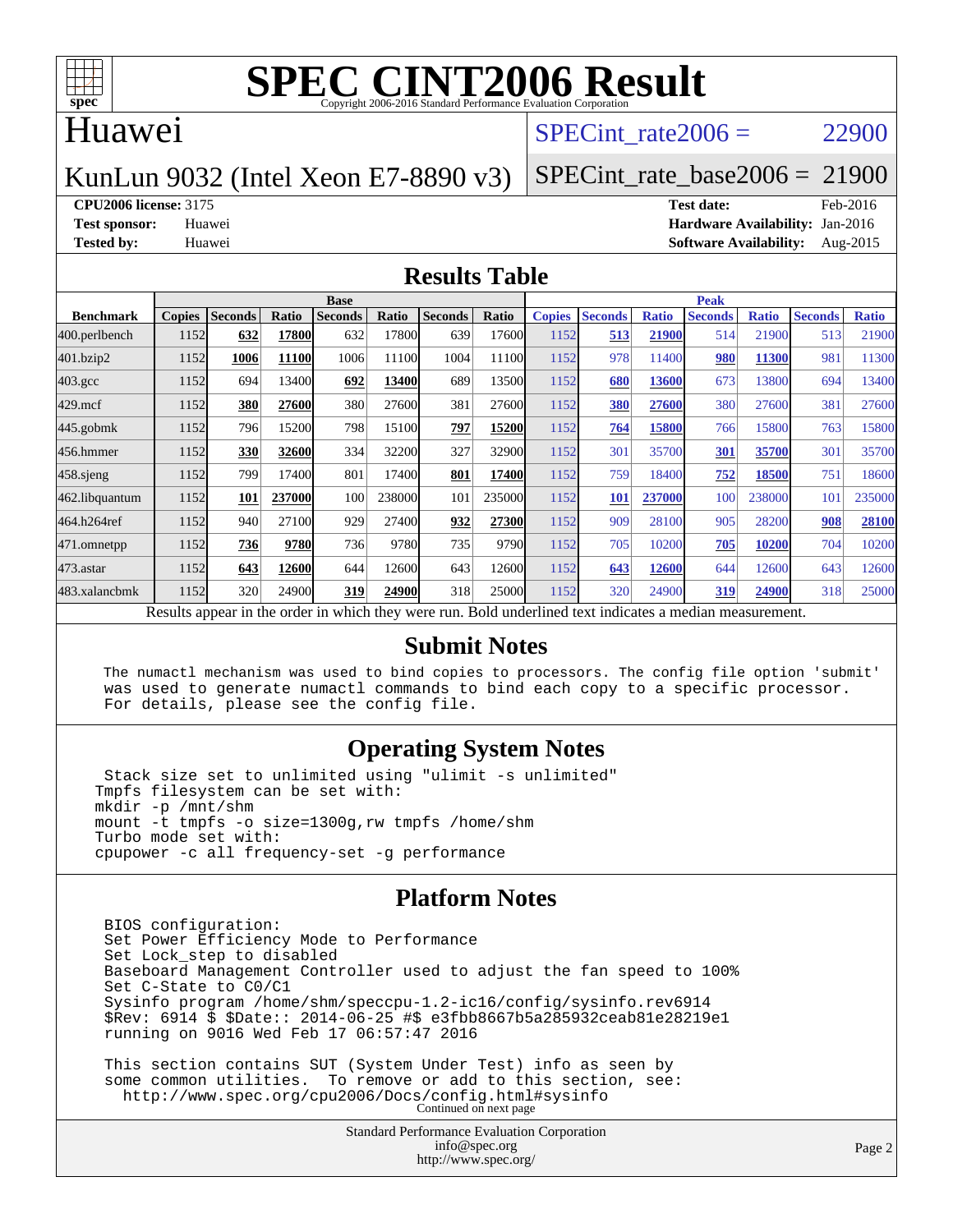

# Huawei

 $SPECTnt_rate2006 = 22900$ 

KunLun 9032 (Intel Xeon E7-8890 v3)

[SPECint\\_rate\\_base2006 =](http://www.spec.org/auto/cpu2006/Docs/result-fields.html#SPECintratebase2006) 21900

**[CPU2006 license:](http://www.spec.org/auto/cpu2006/Docs/result-fields.html#CPU2006license)** 3175 **[Test date:](http://www.spec.org/auto/cpu2006/Docs/result-fields.html#Testdate)** Feb-2016 **[Test sponsor:](http://www.spec.org/auto/cpu2006/Docs/result-fields.html#Testsponsor)** Huawei **[Hardware Availability:](http://www.spec.org/auto/cpu2006/Docs/result-fields.html#HardwareAvailability)** Jan-2016 **[Tested by:](http://www.spec.org/auto/cpu2006/Docs/result-fields.html#Testedby)** Huawei **[Software Availability:](http://www.spec.org/auto/cpu2006/Docs/result-fields.html#SoftwareAvailability)** Aug-2015

### **[Platform Notes \(Continued\)](http://www.spec.org/auto/cpu2006/Docs/result-fields.html#PlatformNotes)**

| From /proc/cpuinfo                                                          |        |  |  |  |  |  |
|-----------------------------------------------------------------------------|--------|--|--|--|--|--|
| model name : Intel(R) Xeon(R) CPU E7-8890 v3 @ 2.50GHz                      |        |  |  |  |  |  |
| 32 "physical id"s (chips)                                                   |        |  |  |  |  |  |
| 1152 "processors"                                                           |        |  |  |  |  |  |
| cores, siblings (Caution: counting these is hw and system dependent.<br>The |        |  |  |  |  |  |
| following excerpts from /proc/cpuinfo might not be reliable. Use with       |        |  |  |  |  |  |
| caution.)                                                                   |        |  |  |  |  |  |
| $cpu$ cores : 18                                                            |        |  |  |  |  |  |
| siblings : 36                                                               |        |  |  |  |  |  |
| physical 0: cores 0 1 2 3 4 8 9 10 11 16 17 18 19 20 24 25 26 27            |        |  |  |  |  |  |
| physical 1: cores 0 1 2 3 4 8 9 10 11 16 17 18 19 20 24 25 26 27            |        |  |  |  |  |  |
| physical 2: cores 0 1 2 3 4 8 9 10 11 16 17 18 19 20 24 25 26 27            |        |  |  |  |  |  |
| physical 3: cores 0 1 2 3 4 8 9 10 11 16 17 18 19 20 24 25 26 27            |        |  |  |  |  |  |
| physical 4: cores 0 1 2 3 4 8 9 10 11 16 17 18 19 20 24 25 26 27            |        |  |  |  |  |  |
| physical 5: cores 0 1 2 3 4 8 9 10 11 16 17 18 19 20 24 25 26 27            |        |  |  |  |  |  |
| physical 6: cores 0 1 2 3 4 8 9 10 11 16 17 18 19 20 24 25 26 27            |        |  |  |  |  |  |
| physical 7: cores 0 1 2 3 4 8 9 10 11 16 17 18 19 20 24 25 26 27            |        |  |  |  |  |  |
| physical 8: cores 0 1 2 3 4 8 9 10 11 16 17 18 19 20 24 25 26 27            |        |  |  |  |  |  |
| physical 9: cores 0 1 2 3 4 8 9 10 11 16 17 18 19 20 24 25 26 27            |        |  |  |  |  |  |
| physical 10: cores 0 1 2 3 4 8 9 10 11 16 17 18 19 20 24 25 26 27           |        |  |  |  |  |  |
| physical 11: cores 0 1 2 3 4 8 9 10 11 16 17 18 19 20 24 25 26 27           |        |  |  |  |  |  |
| physical 12: cores 0 1 2 3 4 8 9 10 11 16 17 18 19 20 24 25 26 27           |        |  |  |  |  |  |
| physical 13: cores 0 1 2 3 4 8 9 10 11 16 17 18 19 20 24 25 26 27           |        |  |  |  |  |  |
|                                                                             |        |  |  |  |  |  |
| physical 14: cores 0 1 2 3 4 8 9 10 11 16 17 18 19 20 24 25 26 27           |        |  |  |  |  |  |
| physical 15: cores 0 1 2 3 4 8 9 10 11 16 17 18 19 20 24 25 26 27           |        |  |  |  |  |  |
| physical 16: cores 0 1 2 3 4 8 9 10 11 16 17 18 19 20 24 25 26 27           |        |  |  |  |  |  |
| physical 17: cores 0 1 2 3 4 8 9 10 11 16 17 18 19 20 24 25 26 27           |        |  |  |  |  |  |
| physical 18: cores 0 1 2 3 4 8 9 10 11 16 17 18 19 20 24 25 26 27           |        |  |  |  |  |  |
| physical 19: cores 0 1 2 3 4 8 9 10 11 16 17 18 19 20 24 25 26 27           |        |  |  |  |  |  |
| physical 20: cores 0 1 2 3 4 8 9 10 11 16 17 18 19 20 24 25 26 27           |        |  |  |  |  |  |
| physical 21: cores 0 1 2 3 4 8 9 10 11 16 17 18 19 20 24 25 26 27           |        |  |  |  |  |  |
| physical 22: cores 0 1 2 3 4 8 9 10 11 16 17 18 19 20 24 25 26 27           |        |  |  |  |  |  |
| physical 23: cores 0 1 2 3 4 8 9 10 11 16 17 18 19 20 24 25 26 27           |        |  |  |  |  |  |
| physical 24: cores 0 1 2 3 4 8 9 10 11 16 17 18 19 20 24 25 26 27           |        |  |  |  |  |  |
| physical 25: cores 0 1 2 3 4 8 9 10 11 16 17 18 19 20 24 25 26 27           |        |  |  |  |  |  |
| physical 26: cores 0 1 2 3 4 8 9 10 11 16 17 18 19 20 24 25 26 27           |        |  |  |  |  |  |
| physical 27: cores 0 1 2 3 4 8 9 10 11 16 17 18 19 20 24 25 26 27           |        |  |  |  |  |  |
| physical 28: cores 0 1 2 3 4 8 9 10 11 16 17 18 19 20 24 25 26 27           |        |  |  |  |  |  |
| physical 29: cores 0 1 2 3 4 8 9 10 11 16 17 18 19 20 24 25 26 27           |        |  |  |  |  |  |
| physical 30: cores 0 1 2 3 4 8 9 10 11 16 17 18 19 20 24 25 26 27           |        |  |  |  |  |  |
| physical 31: cores 0 1 2 3 4 8 9 10 11 16 17 18 19 20 24 25 26 27           |        |  |  |  |  |  |
| cache size $: 46080$ KB                                                     |        |  |  |  |  |  |
|                                                                             |        |  |  |  |  |  |
| From /proc/meminfo                                                          |        |  |  |  |  |  |
| MemTotal:<br>8454947816 kB                                                  |        |  |  |  |  |  |
| 0<br>HugePages_Total:                                                       |        |  |  |  |  |  |
| Hugepagesize:<br>2048 kB                                                    |        |  |  |  |  |  |
|                                                                             |        |  |  |  |  |  |
| From /etc/*release* /etc/*version*                                          |        |  |  |  |  |  |
| os-release:                                                                 |        |  |  |  |  |  |
| NAME="Red Hat Enterprise Linux Server"<br>Continued on next page            |        |  |  |  |  |  |
|                                                                             |        |  |  |  |  |  |
| <b>Standard Performance Evaluation Corporation</b>                          |        |  |  |  |  |  |
| info@spec.org                                                               | Page 3 |  |  |  |  |  |
| http://www.spec.org/                                                        |        |  |  |  |  |  |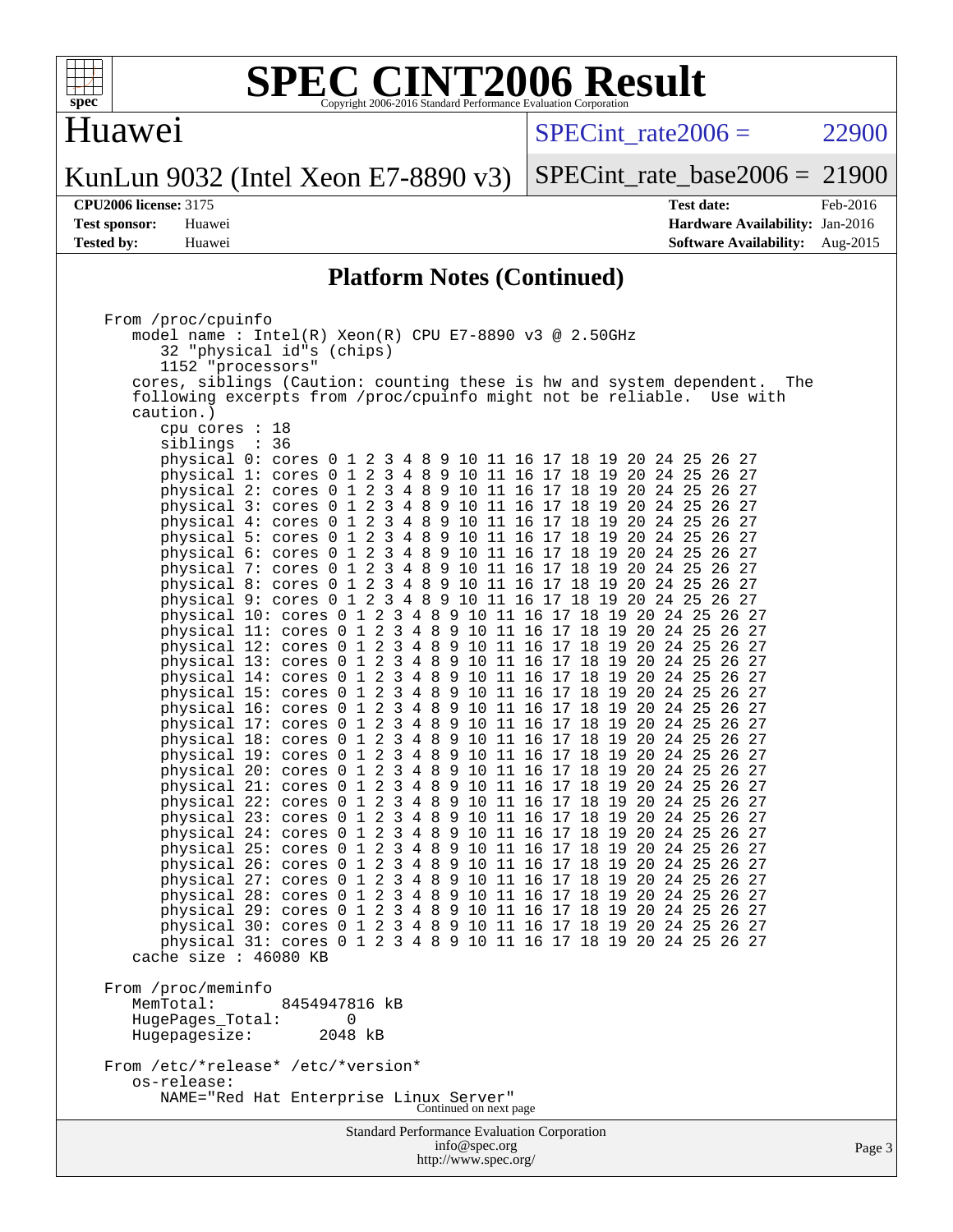

### Huawei

 $SPECTnt rate2006 = 22900$ 

KunLun 9032 (Intel Xeon E7-8890 v3)

SPECint rate base2006 =  $21900$ 

**[CPU2006 license:](http://www.spec.org/auto/cpu2006/Docs/result-fields.html#CPU2006license)** 3175 **[Test date:](http://www.spec.org/auto/cpu2006/Docs/result-fields.html#Testdate)** Feb-2016 **[Test sponsor:](http://www.spec.org/auto/cpu2006/Docs/result-fields.html#Testsponsor)** Huawei **[Hardware Availability:](http://www.spec.org/auto/cpu2006/Docs/result-fields.html#HardwareAvailability)** Jan-2016 **[Tested by:](http://www.spec.org/auto/cpu2006/Docs/result-fields.html#Testedby)** Huawei **[Software Availability:](http://www.spec.org/auto/cpu2006/Docs/result-fields.html#SoftwareAvailability)** Aug-2015

### **[Platform Notes \(Continued\)](http://www.spec.org/auto/cpu2006/Docs/result-fields.html#PlatformNotes)**

 VERSION="7.1 (Maipo)" ID="rhel" ID\_LIKE="fedora" VERSION\_ID="7.1" PRETTY\_NAME="Red Hat Enterprise Linux Server 7.1 (Maipo)" ANSI\_COLOR="0;31" CPE\_NAME="cpe:/o:redhat:enterprise\_linux:7.1:GA:server" redhat-release: Red Hat Enterprise Linux Server release 7.1 (Maipo) system-release: Red Hat Enterprise Linux Server release 7.1 (Maipo) system-release-cpe: cpe:/o:redhat:enterprise\_linux:7.1:ga:server

uname -a:

 Linux 9016 3.10.0-229.20.1.el7.x86\_64 #1 SMP Thu Sep 24 12:23:56 EDT 2015 x86\_64 x86\_64 x86\_64 GNU/Linux

run-level 3 Feb 16 08:45

 SPEC is set to: /home/shm/speccpu-1.2-ic16 Filesystem Type Size Used Avail Use% Mounted on tmpfs tmpfs 1.3T 8.8G 1.3T 1% /home/shm Additional information from dmidecode:

 Warning: Use caution when you interpret this section. The 'dmidecode' program reads system data which is "intended to allow hardware to be accurately determined", but the intent may not be met, as there are frequent changes to hardware, firmware, and the "DMTF SMBIOS" standard.

BIOS American Megatrends Inc. BLXSV919 12/24/2015

 (End of data from sysinfo program) Because Huawei KunLun 9032 uses System Management BIOS (SMBIOS) v3.0,but the dmidecode of RHEL7.1 is based on V2.0,so can not read the memory information.

### **[General Notes](http://www.spec.org/auto/cpu2006/Docs/result-fields.html#GeneralNotes)**

Environment variables set by runspec before the start of the run: LD\_LIBRARY\_PATH = "/home/shm/speccpu-1.2-ic16/libs/32:/home/shm/speccpu-1.2-ic16/libs/64:/home/shm/speccpu-1.2-ic16/sh" Binaries compiled on a system with 1x Intel Core i5-4670K CPU + 32GB memory using RedHat EL 7.1 Transparent Huge Pages enabled with: echo always > /sys/kernel/mm/transparent\_hugepage/enabled Filesystem page cache cleared with:<br>echo 1> /proc/sys/vm/drop cac /proc/sys/vm/drop\_caches runspec command invoked through numactl i.e.: numactl --interleave=all runspec <etc>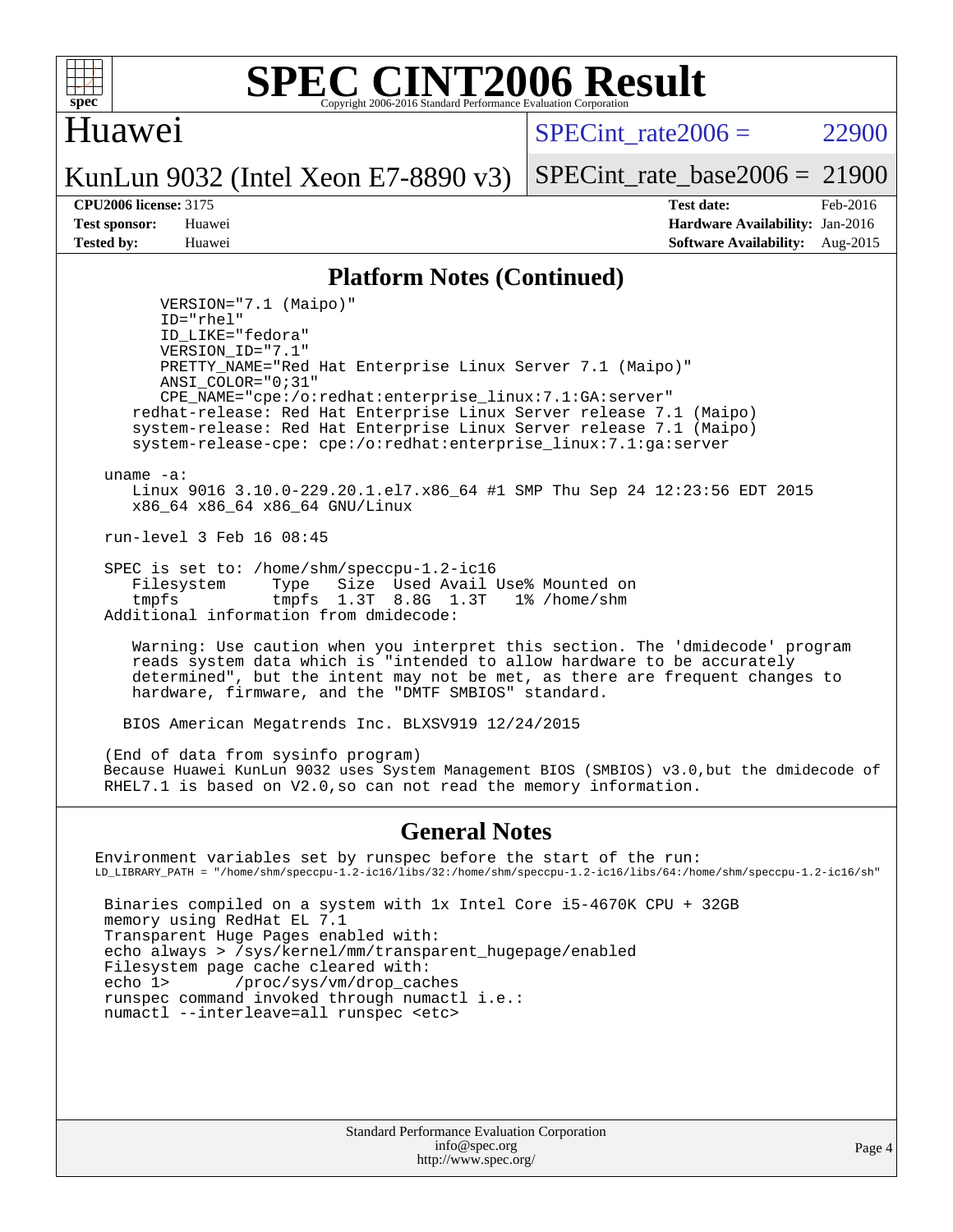

### Huawei

SPECint rate $2006 = 22900$ 

KunLun 9032 (Intel Xeon E7-8890 v3)

#### **[CPU2006 license:](http://www.spec.org/auto/cpu2006/Docs/result-fields.html#CPU2006license)** 3175 **[Test date:](http://www.spec.org/auto/cpu2006/Docs/result-fields.html#Testdate)** Feb-2016

SPECint rate base2006 =  $21900$ 

**[Test sponsor:](http://www.spec.org/auto/cpu2006/Docs/result-fields.html#Testsponsor)** Huawei **[Hardware Availability:](http://www.spec.org/auto/cpu2006/Docs/result-fields.html#HardwareAvailability)** Jan-2016 **[Tested by:](http://www.spec.org/auto/cpu2006/Docs/result-fields.html#Testedby)** Huawei **[Software Availability:](http://www.spec.org/auto/cpu2006/Docs/result-fields.html#SoftwareAvailability)** Aug-2015

## **[Base Compiler Invocation](http://www.spec.org/auto/cpu2006/Docs/result-fields.html#BaseCompilerInvocation)**

[C benchmarks](http://www.spec.org/auto/cpu2006/Docs/result-fields.html#Cbenchmarks):

[icc -m32 -L/opt/intel/compilers\\_and\\_libraries\\_2016/linux/compiler/lib/ia32\\_lin](http://www.spec.org/cpu2006/results/res2016q1/cpu2006-20160223-39045.flags.html#user_CCbase_intel_icc_e10256ba5924b668798078a321b0cb3f)

#### [C++ benchmarks:](http://www.spec.org/auto/cpu2006/Docs/result-fields.html#CXXbenchmarks)

[icpc -m32 -L/opt/intel/compilers\\_and\\_libraries\\_2016/linux/compiler/lib/ia32\\_lin](http://www.spec.org/cpu2006/results/res2016q1/cpu2006-20160223-39045.flags.html#user_CXXbase_intel_icpc_b4f50a394bdb4597aa5879c16bc3f5c5)

# **[Base Portability Flags](http://www.spec.org/auto/cpu2006/Docs/result-fields.html#BasePortabilityFlags)**

 400.perlbench: [-D\\_FILE\\_OFFSET\\_BITS=64](http://www.spec.org/cpu2006/results/res2016q1/cpu2006-20160223-39045.flags.html#user_basePORTABILITY400_perlbench_file_offset_bits_64_438cf9856305ebd76870a2c6dc2689ab) [-DSPEC\\_CPU\\_LINUX\\_IA32](http://www.spec.org/cpu2006/results/res2016q1/cpu2006-20160223-39045.flags.html#b400.perlbench_baseCPORTABILITY_DSPEC_CPU_LINUX_IA32) 401.bzip2: [-D\\_FILE\\_OFFSET\\_BITS=64](http://www.spec.org/cpu2006/results/res2016q1/cpu2006-20160223-39045.flags.html#user_basePORTABILITY401_bzip2_file_offset_bits_64_438cf9856305ebd76870a2c6dc2689ab) 403.gcc: [-D\\_FILE\\_OFFSET\\_BITS=64](http://www.spec.org/cpu2006/results/res2016q1/cpu2006-20160223-39045.flags.html#user_basePORTABILITY403_gcc_file_offset_bits_64_438cf9856305ebd76870a2c6dc2689ab) 429.mcf: [-D\\_FILE\\_OFFSET\\_BITS=64](http://www.spec.org/cpu2006/results/res2016q1/cpu2006-20160223-39045.flags.html#user_basePORTABILITY429_mcf_file_offset_bits_64_438cf9856305ebd76870a2c6dc2689ab) 445.gobmk: [-D\\_FILE\\_OFFSET\\_BITS=64](http://www.spec.org/cpu2006/results/res2016q1/cpu2006-20160223-39045.flags.html#user_basePORTABILITY445_gobmk_file_offset_bits_64_438cf9856305ebd76870a2c6dc2689ab) 456.hmmer: [-D\\_FILE\\_OFFSET\\_BITS=64](http://www.spec.org/cpu2006/results/res2016q1/cpu2006-20160223-39045.flags.html#user_basePORTABILITY456_hmmer_file_offset_bits_64_438cf9856305ebd76870a2c6dc2689ab) 458.sjeng: [-D\\_FILE\\_OFFSET\\_BITS=64](http://www.spec.org/cpu2006/results/res2016q1/cpu2006-20160223-39045.flags.html#user_basePORTABILITY458_sjeng_file_offset_bits_64_438cf9856305ebd76870a2c6dc2689ab) 462.libquantum: [-D\\_FILE\\_OFFSET\\_BITS=64](http://www.spec.org/cpu2006/results/res2016q1/cpu2006-20160223-39045.flags.html#user_basePORTABILITY462_libquantum_file_offset_bits_64_438cf9856305ebd76870a2c6dc2689ab) [-DSPEC\\_CPU\\_LINUX](http://www.spec.org/cpu2006/results/res2016q1/cpu2006-20160223-39045.flags.html#b462.libquantum_baseCPORTABILITY_DSPEC_CPU_LINUX) 464.h264ref: [-D\\_FILE\\_OFFSET\\_BITS=64](http://www.spec.org/cpu2006/results/res2016q1/cpu2006-20160223-39045.flags.html#user_basePORTABILITY464_h264ref_file_offset_bits_64_438cf9856305ebd76870a2c6dc2689ab) 471.omnetpp: [-D\\_FILE\\_OFFSET\\_BITS=64](http://www.spec.org/cpu2006/results/res2016q1/cpu2006-20160223-39045.flags.html#user_basePORTABILITY471_omnetpp_file_offset_bits_64_438cf9856305ebd76870a2c6dc2689ab) 473.astar: [-D\\_FILE\\_OFFSET\\_BITS=64](http://www.spec.org/cpu2006/results/res2016q1/cpu2006-20160223-39045.flags.html#user_basePORTABILITY473_astar_file_offset_bits_64_438cf9856305ebd76870a2c6dc2689ab) 483.xalancbmk: [-D\\_FILE\\_OFFSET\\_BITS=64](http://www.spec.org/cpu2006/results/res2016q1/cpu2006-20160223-39045.flags.html#user_basePORTABILITY483_xalancbmk_file_offset_bits_64_438cf9856305ebd76870a2c6dc2689ab) [-DSPEC\\_CPU\\_LINUX](http://www.spec.org/cpu2006/results/res2016q1/cpu2006-20160223-39045.flags.html#b483.xalancbmk_baseCXXPORTABILITY_DSPEC_CPU_LINUX)

# **[Base Optimization Flags](http://www.spec.org/auto/cpu2006/Docs/result-fields.html#BaseOptimizationFlags)**

[C benchmarks](http://www.spec.org/auto/cpu2006/Docs/result-fields.html#Cbenchmarks):

[-xCORE-AVX2](http://www.spec.org/cpu2006/results/res2016q1/cpu2006-20160223-39045.flags.html#user_CCbase_f-xAVX2_5f5fc0cbe2c9f62c816d3e45806c70d7) [-ipo](http://www.spec.org/cpu2006/results/res2016q1/cpu2006-20160223-39045.flags.html#user_CCbase_f-ipo) [-O3](http://www.spec.org/cpu2006/results/res2016q1/cpu2006-20160223-39045.flags.html#user_CCbase_f-O3) [-no-prec-div](http://www.spec.org/cpu2006/results/res2016q1/cpu2006-20160223-39045.flags.html#user_CCbase_f-no-prec-div) [-opt-prefetch](http://www.spec.org/cpu2006/results/res2016q1/cpu2006-20160223-39045.flags.html#user_CCbase_f-opt-prefetch) [-opt-mem-layout-trans=3](http://www.spec.org/cpu2006/results/res2016q1/cpu2006-20160223-39045.flags.html#user_CCbase_f-opt-mem-layout-trans_a7b82ad4bd7abf52556d4961a2ae94d5)

[C++ benchmarks:](http://www.spec.org/auto/cpu2006/Docs/result-fields.html#CXXbenchmarks) [-xCORE-AVX2](http://www.spec.org/cpu2006/results/res2016q1/cpu2006-20160223-39045.flags.html#user_CXXbase_f-xAVX2_5f5fc0cbe2c9f62c816d3e45806c70d7) [-ipo](http://www.spec.org/cpu2006/results/res2016q1/cpu2006-20160223-39045.flags.html#user_CXXbase_f-ipo) [-O3](http://www.spec.org/cpu2006/results/res2016q1/cpu2006-20160223-39045.flags.html#user_CXXbase_f-O3) [-no-prec-div](http://www.spec.org/cpu2006/results/res2016q1/cpu2006-20160223-39045.flags.html#user_CXXbase_f-no-prec-div) [-opt-prefetch](http://www.spec.org/cpu2006/results/res2016q1/cpu2006-20160223-39045.flags.html#user_CXXbase_f-opt-prefetch) [-opt-mem-layout-trans=3](http://www.spec.org/cpu2006/results/res2016q1/cpu2006-20160223-39045.flags.html#user_CXXbase_f-opt-mem-layout-trans_a7b82ad4bd7abf52556d4961a2ae94d5) [-Wl,-z,muldefs](http://www.spec.org/cpu2006/results/res2016q1/cpu2006-20160223-39045.flags.html#user_CXXbase_link_force_multiple1_74079c344b956b9658436fd1b6dd3a8a) [-L/sh -lsmartheap](http://www.spec.org/cpu2006/results/res2016q1/cpu2006-20160223-39045.flags.html#user_CXXbase_SmartHeap_32f6c82aa1ed9c52345d30cf6e4a0499)

# **[Base Other Flags](http://www.spec.org/auto/cpu2006/Docs/result-fields.html#BaseOtherFlags)**

[C benchmarks](http://www.spec.org/auto/cpu2006/Docs/result-fields.html#Cbenchmarks):

403.gcc: [-Dalloca=\\_alloca](http://www.spec.org/cpu2006/results/res2016q1/cpu2006-20160223-39045.flags.html#b403.gcc_baseEXTRA_CFLAGS_Dalloca_be3056838c12de2578596ca5467af7f3)

# **[Peak Compiler Invocation](http://www.spec.org/auto/cpu2006/Docs/result-fields.html#PeakCompilerInvocation)**

[C benchmarks \(except as noted below\)](http://www.spec.org/auto/cpu2006/Docs/result-fields.html#Cbenchmarksexceptasnotedbelow): [icc -m32 -L/opt/intel/compilers\\_and\\_libraries\\_2016/linux/compiler/lib/ia32\\_lin](http://www.spec.org/cpu2006/results/res2016q1/cpu2006-20160223-39045.flags.html#user_CCpeak_intel_icc_e10256ba5924b668798078a321b0cb3f)

Continued on next page

Standard Performance Evaluation Corporation [info@spec.org](mailto:info@spec.org) <http://www.spec.org/>

Page 5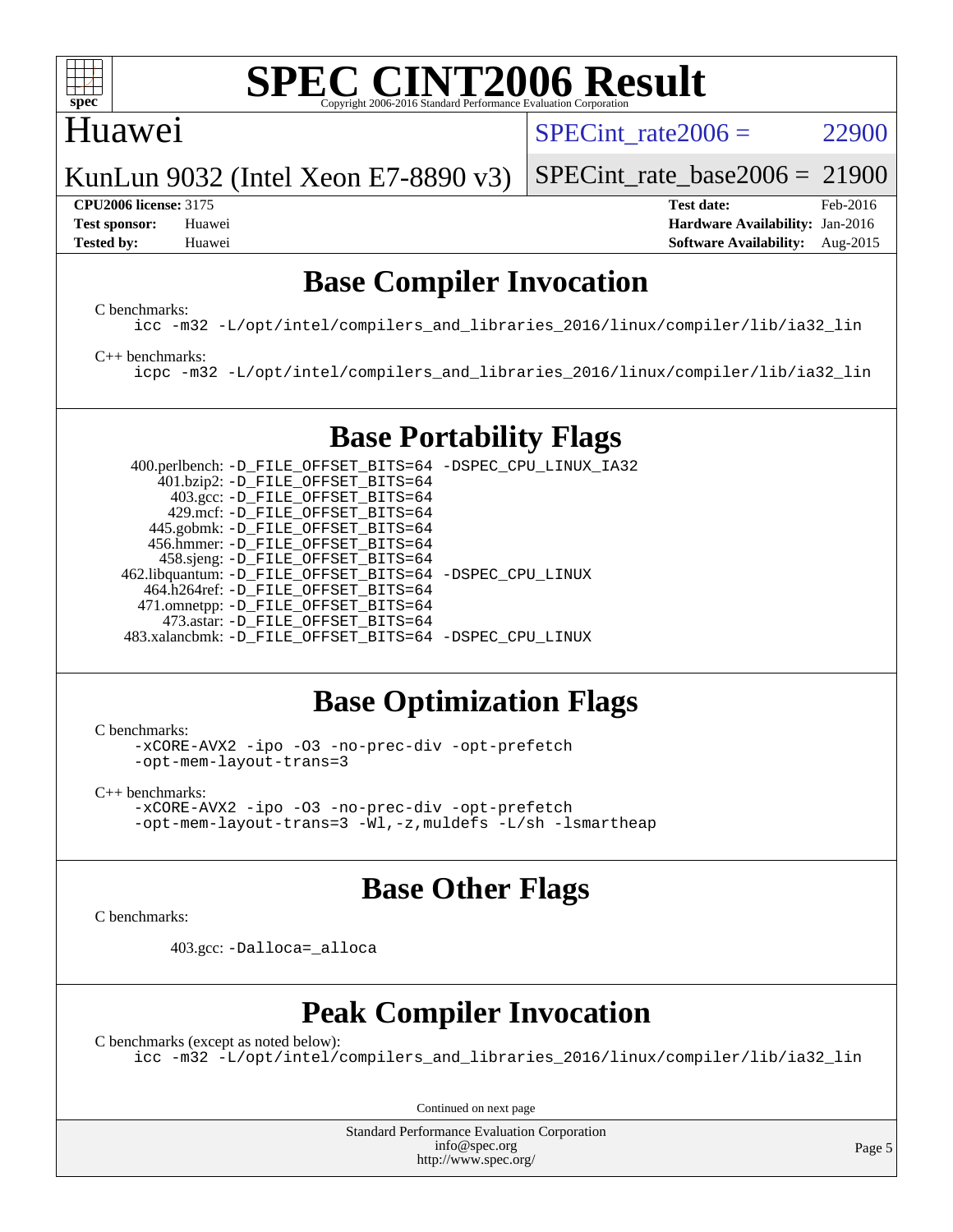

### **[SPEC CINT2006 Result](http://www.spec.org/auto/cpu2006/Docs/result-fields.html#SPECCINT2006Result)** Copyright 2006-2016 Standard Performance Evaluation

## Huawei

 $SPECTnt rate2006 = 22900$ 

KunLun 9032 (Intel Xeon E7-8890 v3)

SPECint rate base2006 =  $21900$ 

**[CPU2006 license:](http://www.spec.org/auto/cpu2006/Docs/result-fields.html#CPU2006license)** 3175 **[Test date:](http://www.spec.org/auto/cpu2006/Docs/result-fields.html#Testdate)** Feb-2016 **[Test sponsor:](http://www.spec.org/auto/cpu2006/Docs/result-fields.html#Testsponsor)** Huawei **[Hardware Availability:](http://www.spec.org/auto/cpu2006/Docs/result-fields.html#HardwareAvailability)** Jan-2016 **[Tested by:](http://www.spec.org/auto/cpu2006/Docs/result-fields.html#Testedby)** Huawei **[Software Availability:](http://www.spec.org/auto/cpu2006/Docs/result-fields.html#SoftwareAvailability)** Aug-2015

# **[Peak Compiler Invocation \(Continued\)](http://www.spec.org/auto/cpu2006/Docs/result-fields.html#PeakCompilerInvocation)**

400.perlbench: [icc -m64](http://www.spec.org/cpu2006/results/res2016q1/cpu2006-20160223-39045.flags.html#user_peakCCLD400_perlbench_intel_icc_64bit_bda6cc9af1fdbb0edc3795bac97ada53)

401.bzip2: [icc -m64](http://www.spec.org/cpu2006/results/res2016q1/cpu2006-20160223-39045.flags.html#user_peakCCLD401_bzip2_intel_icc_64bit_bda6cc9af1fdbb0edc3795bac97ada53)

456.hmmer: [icc -m64](http://www.spec.org/cpu2006/results/res2016q1/cpu2006-20160223-39045.flags.html#user_peakCCLD456_hmmer_intel_icc_64bit_bda6cc9af1fdbb0edc3795bac97ada53)

458.sjeng: [icc -m64](http://www.spec.org/cpu2006/results/res2016q1/cpu2006-20160223-39045.flags.html#user_peakCCLD458_sjeng_intel_icc_64bit_bda6cc9af1fdbb0edc3795bac97ada53)

[C++ benchmarks:](http://www.spec.org/auto/cpu2006/Docs/result-fields.html#CXXbenchmarks)

[icpc -m32 -L/opt/intel/compilers\\_and\\_libraries\\_2016/linux/compiler/lib/ia32\\_lin](http://www.spec.org/cpu2006/results/res2016q1/cpu2006-20160223-39045.flags.html#user_CXXpeak_intel_icpc_b4f50a394bdb4597aa5879c16bc3f5c5)

## **[Peak Portability Flags](http://www.spec.org/auto/cpu2006/Docs/result-fields.html#PeakPortabilityFlags)**

 400.perlbench: [-D\\_FILE\\_OFFSET\\_BITS=64](http://www.spec.org/cpu2006/results/res2016q1/cpu2006-20160223-39045.flags.html#user_peakPORTABILITY400_perlbench_file_offset_bits_64_438cf9856305ebd76870a2c6dc2689ab) [-DSPEC\\_CPU\\_LP64](http://www.spec.org/cpu2006/results/res2016q1/cpu2006-20160223-39045.flags.html#b400.perlbench_peakCPORTABILITY_DSPEC_CPU_LP64) [-DSPEC\\_CPU\\_LINUX\\_X64](http://www.spec.org/cpu2006/results/res2016q1/cpu2006-20160223-39045.flags.html#b400.perlbench_peakCPORTABILITY_DSPEC_CPU_LINUX_X64) 401.bzip2: [-D\\_FILE\\_OFFSET\\_BITS=64](http://www.spec.org/cpu2006/results/res2016q1/cpu2006-20160223-39045.flags.html#user_peakPORTABILITY401_bzip2_file_offset_bits_64_438cf9856305ebd76870a2c6dc2689ab) [-DSPEC\\_CPU\\_LP64](http://www.spec.org/cpu2006/results/res2016q1/cpu2006-20160223-39045.flags.html#suite_peakCPORTABILITY401_bzip2_DSPEC_CPU_LP64) 403.gcc: [-D\\_FILE\\_OFFSET\\_BITS=64](http://www.spec.org/cpu2006/results/res2016q1/cpu2006-20160223-39045.flags.html#user_peakPORTABILITY403_gcc_file_offset_bits_64_438cf9856305ebd76870a2c6dc2689ab) 429.mcf: [-D\\_FILE\\_OFFSET\\_BITS=64](http://www.spec.org/cpu2006/results/res2016q1/cpu2006-20160223-39045.flags.html#user_peakPORTABILITY429_mcf_file_offset_bits_64_438cf9856305ebd76870a2c6dc2689ab) 445.gobmk: [-D\\_FILE\\_OFFSET\\_BITS=64](http://www.spec.org/cpu2006/results/res2016q1/cpu2006-20160223-39045.flags.html#user_peakPORTABILITY445_gobmk_file_offset_bits_64_438cf9856305ebd76870a2c6dc2689ab) 456.hmmer: [-D\\_FILE\\_OFFSET\\_BITS=64](http://www.spec.org/cpu2006/results/res2016q1/cpu2006-20160223-39045.flags.html#user_peakPORTABILITY456_hmmer_file_offset_bits_64_438cf9856305ebd76870a2c6dc2689ab) [-DSPEC\\_CPU\\_LP64](http://www.spec.org/cpu2006/results/res2016q1/cpu2006-20160223-39045.flags.html#suite_peakCPORTABILITY456_hmmer_DSPEC_CPU_LP64) 458.sjeng: [-D\\_FILE\\_OFFSET\\_BITS=64](http://www.spec.org/cpu2006/results/res2016q1/cpu2006-20160223-39045.flags.html#user_peakPORTABILITY458_sjeng_file_offset_bits_64_438cf9856305ebd76870a2c6dc2689ab) [-DSPEC\\_CPU\\_LP64](http://www.spec.org/cpu2006/results/res2016q1/cpu2006-20160223-39045.flags.html#suite_peakCPORTABILITY458_sjeng_DSPEC_CPU_LP64) 462.libquantum: [-D\\_FILE\\_OFFSET\\_BITS=64](http://www.spec.org/cpu2006/results/res2016q1/cpu2006-20160223-39045.flags.html#user_peakPORTABILITY462_libquantum_file_offset_bits_64_438cf9856305ebd76870a2c6dc2689ab) [-DSPEC\\_CPU\\_LINUX](http://www.spec.org/cpu2006/results/res2016q1/cpu2006-20160223-39045.flags.html#b462.libquantum_peakCPORTABILITY_DSPEC_CPU_LINUX) 464.h264ref: [-D\\_FILE\\_OFFSET\\_BITS=64](http://www.spec.org/cpu2006/results/res2016q1/cpu2006-20160223-39045.flags.html#user_peakPORTABILITY464_h264ref_file_offset_bits_64_438cf9856305ebd76870a2c6dc2689ab) 471.omnetpp: [-D\\_FILE\\_OFFSET\\_BITS=64](http://www.spec.org/cpu2006/results/res2016q1/cpu2006-20160223-39045.flags.html#user_peakPORTABILITY471_omnetpp_file_offset_bits_64_438cf9856305ebd76870a2c6dc2689ab) 473.astar: [-D\\_FILE\\_OFFSET\\_BITS=64](http://www.spec.org/cpu2006/results/res2016q1/cpu2006-20160223-39045.flags.html#user_peakPORTABILITY473_astar_file_offset_bits_64_438cf9856305ebd76870a2c6dc2689ab) 483.xalancbmk: [-D\\_FILE\\_OFFSET\\_BITS=64](http://www.spec.org/cpu2006/results/res2016q1/cpu2006-20160223-39045.flags.html#user_peakPORTABILITY483_xalancbmk_file_offset_bits_64_438cf9856305ebd76870a2c6dc2689ab) [-DSPEC\\_CPU\\_LINUX](http://www.spec.org/cpu2006/results/res2016q1/cpu2006-20160223-39045.flags.html#b483.xalancbmk_peakCXXPORTABILITY_DSPEC_CPU_LINUX)

# **[Peak Optimization Flags](http://www.spec.org/auto/cpu2006/Docs/result-fields.html#PeakOptimizationFlags)**

[C benchmarks](http://www.spec.org/auto/cpu2006/Docs/result-fields.html#Cbenchmarks):

Standard Performance Evaluation Corporation 400.perlbench: [-xCORE-AVX2](http://www.spec.org/cpu2006/results/res2016q1/cpu2006-20160223-39045.flags.html#user_peakPASS2_CFLAGSPASS2_LDCFLAGS400_perlbench_f-xAVX2_5f5fc0cbe2c9f62c816d3e45806c70d7)(pass 2) [-prof-gen:threadsafe](http://www.spec.org/cpu2006/results/res2016q1/cpu2006-20160223-39045.flags.html#user_peakPASS1_CFLAGSPASS1_LDCFLAGS400_perlbench_prof_gen_21a26eb79f378b550acd7bec9fe4467a)(pass 1) [-ipo](http://www.spec.org/cpu2006/results/res2016q1/cpu2006-20160223-39045.flags.html#user_peakPASS2_CFLAGSPASS2_LDCFLAGS400_perlbench_f-ipo)(pass 2) [-O3](http://www.spec.org/cpu2006/results/res2016q1/cpu2006-20160223-39045.flags.html#user_peakPASS2_CFLAGSPASS2_LDCFLAGS400_perlbench_f-O3)(pass 2) [-no-prec-div](http://www.spec.org/cpu2006/results/res2016q1/cpu2006-20160223-39045.flags.html#user_peakPASS2_CFLAGSPASS2_LDCFLAGS400_perlbench_f-no-prec-div)(pass 2) [-par-num-threads=1](http://www.spec.org/cpu2006/results/res2016q1/cpu2006-20160223-39045.flags.html#user_peakPASS1_CFLAGSPASS1_LDCFLAGS400_perlbench_par_num_threads_786a6ff141b4e9e90432e998842df6c2)(pass 1) [-prof-use](http://www.spec.org/cpu2006/results/res2016q1/cpu2006-20160223-39045.flags.html#user_peakPASS2_CFLAGSPASS2_LDCFLAGS400_perlbench_prof_use_bccf7792157ff70d64e32fe3e1250b55)(pass 2) [-auto-ilp32](http://www.spec.org/cpu2006/results/res2016q1/cpu2006-20160223-39045.flags.html#user_peakCOPTIMIZE400_perlbench_f-auto-ilp32) 401.bzip2: [-xCORE-AVX2](http://www.spec.org/cpu2006/results/res2016q1/cpu2006-20160223-39045.flags.html#user_peakPASS2_CFLAGSPASS2_LDCFLAGS401_bzip2_f-xAVX2_5f5fc0cbe2c9f62c816d3e45806c70d7)(pass 2) [-prof-gen:threadsafe](http://www.spec.org/cpu2006/results/res2016q1/cpu2006-20160223-39045.flags.html#user_peakPASS1_CFLAGSPASS1_LDCFLAGS401_bzip2_prof_gen_21a26eb79f378b550acd7bec9fe4467a)(pass 1) [-ipo](http://www.spec.org/cpu2006/results/res2016q1/cpu2006-20160223-39045.flags.html#user_peakPASS2_CFLAGSPASS2_LDCFLAGS401_bzip2_f-ipo)(pass 2) [-O3](http://www.spec.org/cpu2006/results/res2016q1/cpu2006-20160223-39045.flags.html#user_peakPASS2_CFLAGSPASS2_LDCFLAGS401_bzip2_f-O3)(pass 2) [-no-prec-div](http://www.spec.org/cpu2006/results/res2016q1/cpu2006-20160223-39045.flags.html#user_peakPASS2_CFLAGSPASS2_LDCFLAGS401_bzip2_f-no-prec-div)(pass 2) [-par-num-threads=1](http://www.spec.org/cpu2006/results/res2016q1/cpu2006-20160223-39045.flags.html#user_peakPASS1_CFLAGSPASS1_LDCFLAGS401_bzip2_par_num_threads_786a6ff141b4e9e90432e998842df6c2)(pass 1) [-prof-use](http://www.spec.org/cpu2006/results/res2016q1/cpu2006-20160223-39045.flags.html#user_peakPASS2_CFLAGSPASS2_LDCFLAGS401_bzip2_prof_use_bccf7792157ff70d64e32fe3e1250b55)(pass 2) [-opt-prefetch](http://www.spec.org/cpu2006/results/res2016q1/cpu2006-20160223-39045.flags.html#user_peakCOPTIMIZE401_bzip2_f-opt-prefetch) [-auto-ilp32](http://www.spec.org/cpu2006/results/res2016q1/cpu2006-20160223-39045.flags.html#user_peakCOPTIMIZE401_bzip2_f-auto-ilp32) [-ansi-alias](http://www.spec.org/cpu2006/results/res2016q1/cpu2006-20160223-39045.flags.html#user_peakCOPTIMIZE401_bzip2_f-ansi-alias) 403.gcc: [-xCORE-AVX2](http://www.spec.org/cpu2006/results/res2016q1/cpu2006-20160223-39045.flags.html#user_peakCOPTIMIZE403_gcc_f-xAVX2_5f5fc0cbe2c9f62c816d3e45806c70d7) [-ipo](http://www.spec.org/cpu2006/results/res2016q1/cpu2006-20160223-39045.flags.html#user_peakCOPTIMIZE403_gcc_f-ipo) [-O3](http://www.spec.org/cpu2006/results/res2016q1/cpu2006-20160223-39045.flags.html#user_peakCOPTIMIZE403_gcc_f-O3) [-no-prec-div](http://www.spec.org/cpu2006/results/res2016q1/cpu2006-20160223-39045.flags.html#user_peakCOPTIMIZE403_gcc_f-no-prec-div)  $429$ .mcf: basepeak = yes 445.gobmk: [-xCORE-AVX2](http://www.spec.org/cpu2006/results/res2016q1/cpu2006-20160223-39045.flags.html#user_peakPASS2_CFLAGSPASS2_LDCFLAGS445_gobmk_f-xAVX2_5f5fc0cbe2c9f62c816d3e45806c70d7)(pass 2) [-prof-gen:threadsafe](http://www.spec.org/cpu2006/results/res2016q1/cpu2006-20160223-39045.flags.html#user_peakPASS1_CFLAGSPASS1_LDCFLAGS445_gobmk_prof_gen_21a26eb79f378b550acd7bec9fe4467a)(pass 1) [-prof-use](http://www.spec.org/cpu2006/results/res2016q1/cpu2006-20160223-39045.flags.html#user_peakPASS2_CFLAGSPASS2_LDCFLAGS445_gobmk_prof_use_bccf7792157ff70d64e32fe3e1250b55)(pass 2) [-par-num-threads=1](http://www.spec.org/cpu2006/results/res2016q1/cpu2006-20160223-39045.flags.html#user_peakPASS1_CFLAGSPASS1_LDCFLAGS445_gobmk_par_num_threads_786a6ff141b4e9e90432e998842df6c2)(pass 1) [-ansi-alias](http://www.spec.org/cpu2006/results/res2016q1/cpu2006-20160223-39045.flags.html#user_peakCOPTIMIZE445_gobmk_f-ansi-alias) [-opt-mem-layout-trans=3](http://www.spec.org/cpu2006/results/res2016q1/cpu2006-20160223-39045.flags.html#user_peakCOPTIMIZE445_gobmk_f-opt-mem-layout-trans_a7b82ad4bd7abf52556d4961a2ae94d5) Continued on next page

[info@spec.org](mailto:info@spec.org) <http://www.spec.org/>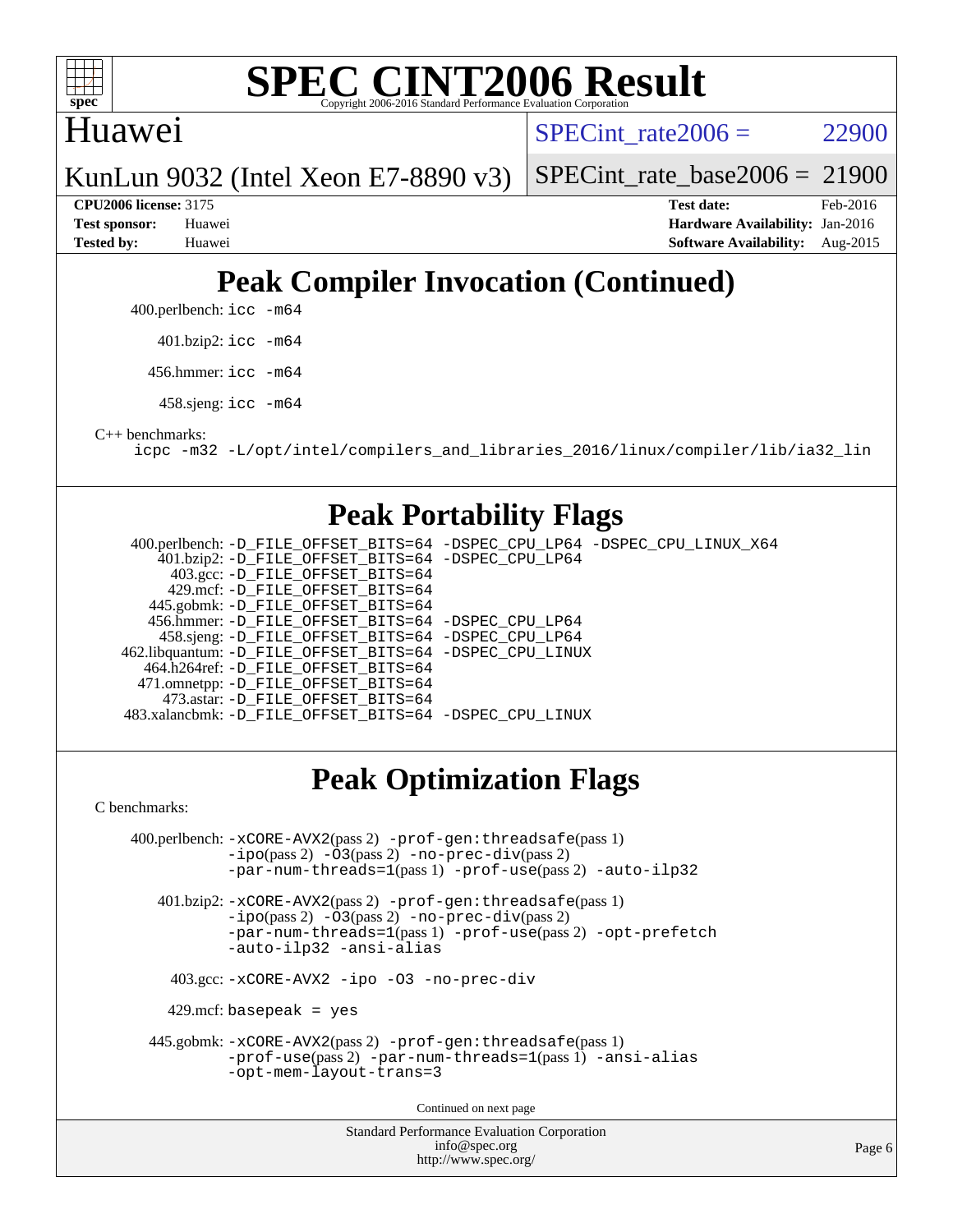

## Huawei

SPECint rate $2006 = 22900$ 

KunLun 9032 (Intel Xeon E7-8890 v3)

SPECint rate base2006 =  $21900$ 

**[CPU2006 license:](http://www.spec.org/auto/cpu2006/Docs/result-fields.html#CPU2006license)** 3175 **[Test date:](http://www.spec.org/auto/cpu2006/Docs/result-fields.html#Testdate)** Feb-2016 **[Test sponsor:](http://www.spec.org/auto/cpu2006/Docs/result-fields.html#Testsponsor)** Huawei **[Hardware Availability:](http://www.spec.org/auto/cpu2006/Docs/result-fields.html#HardwareAvailability)** Jan-2016 **[Tested by:](http://www.spec.org/auto/cpu2006/Docs/result-fields.html#Testedby)** Huawei **[Software Availability:](http://www.spec.org/auto/cpu2006/Docs/result-fields.html#SoftwareAvailability)** Aug-2015

# **[Peak Optimization Flags \(Continued\)](http://www.spec.org/auto/cpu2006/Docs/result-fields.html#PeakOptimizationFlags)**

456.hmmer: [-xCORE-AVX2](http://www.spec.org/cpu2006/results/res2016q1/cpu2006-20160223-39045.flags.html#user_peakCOPTIMIZE456_hmmer_f-xAVX2_5f5fc0cbe2c9f62c816d3e45806c70d7) [-ipo](http://www.spec.org/cpu2006/results/res2016q1/cpu2006-20160223-39045.flags.html#user_peakCOPTIMIZE456_hmmer_f-ipo) [-O3](http://www.spec.org/cpu2006/results/res2016q1/cpu2006-20160223-39045.flags.html#user_peakCOPTIMIZE456_hmmer_f-O3) [-no-prec-div](http://www.spec.org/cpu2006/results/res2016q1/cpu2006-20160223-39045.flags.html#user_peakCOPTIMIZE456_hmmer_f-no-prec-div) [-unroll2](http://www.spec.org/cpu2006/results/res2016q1/cpu2006-20160223-39045.flags.html#user_peakCOPTIMIZE456_hmmer_f-unroll_784dae83bebfb236979b41d2422d7ec2) [-auto-ilp32](http://www.spec.org/cpu2006/results/res2016q1/cpu2006-20160223-39045.flags.html#user_peakCOPTIMIZE456_hmmer_f-auto-ilp32)

 458.sjeng: [-xCORE-AVX2](http://www.spec.org/cpu2006/results/res2016q1/cpu2006-20160223-39045.flags.html#user_peakPASS2_CFLAGSPASS2_LDCFLAGS458_sjeng_f-xAVX2_5f5fc0cbe2c9f62c816d3e45806c70d7)(pass 2) [-prof-gen:threadsafe](http://www.spec.org/cpu2006/results/res2016q1/cpu2006-20160223-39045.flags.html#user_peakPASS1_CFLAGSPASS1_LDCFLAGS458_sjeng_prof_gen_21a26eb79f378b550acd7bec9fe4467a)(pass 1)  $-i\text{po}(pass 2) -03(pass 2) -no-prec-div(pass 2)$  $-i\text{po}(pass 2) -03(pass 2) -no-prec-div(pass 2)$  $-i\text{po}(pass 2) -03(pass 2) -no-prec-div(pass 2)$ [-par-num-threads=1](http://www.spec.org/cpu2006/results/res2016q1/cpu2006-20160223-39045.flags.html#user_peakPASS1_CFLAGSPASS1_LDCFLAGS458_sjeng_par_num_threads_786a6ff141b4e9e90432e998842df6c2)(pass 1) [-prof-use](http://www.spec.org/cpu2006/results/res2016q1/cpu2006-20160223-39045.flags.html#user_peakPASS2_CFLAGSPASS2_LDCFLAGS458_sjeng_prof_use_bccf7792157ff70d64e32fe3e1250b55)(pass 2) [-unroll4](http://www.spec.org/cpu2006/results/res2016q1/cpu2006-20160223-39045.flags.html#user_peakCOPTIMIZE458_sjeng_f-unroll_4e5e4ed65b7fd20bdcd365bec371b81f) [-auto-ilp32](http://www.spec.org/cpu2006/results/res2016q1/cpu2006-20160223-39045.flags.html#user_peakCOPTIMIZE458_sjeng_f-auto-ilp32)

462.libquantum: basepeak = yes

 464.h264ref: [-xCORE-AVX2](http://www.spec.org/cpu2006/results/res2016q1/cpu2006-20160223-39045.flags.html#user_peakPASS2_CFLAGSPASS2_LDCFLAGS464_h264ref_f-xAVX2_5f5fc0cbe2c9f62c816d3e45806c70d7)(pass 2) [-prof-gen:threadsafe](http://www.spec.org/cpu2006/results/res2016q1/cpu2006-20160223-39045.flags.html#user_peakPASS1_CFLAGSPASS1_LDCFLAGS464_h264ref_prof_gen_21a26eb79f378b550acd7bec9fe4467a)(pass 1)  $-i\text{po}(pass 2) -\overline{O}3(pass 2)$  [-no-prec-div](http://www.spec.org/cpu2006/results/res2016q1/cpu2006-20160223-39045.flags.html#user_peakPASS2_CFLAGSPASS2_LDCFLAGS464_h264ref_f-no-prec-div)(pass 2) [-par-num-threads=1](http://www.spec.org/cpu2006/results/res2016q1/cpu2006-20160223-39045.flags.html#user_peakPASS1_CFLAGSPASS1_LDCFLAGS464_h264ref_par_num_threads_786a6ff141b4e9e90432e998842df6c2)(pass 1) [-prof-use](http://www.spec.org/cpu2006/results/res2016q1/cpu2006-20160223-39045.flags.html#user_peakPASS2_CFLAGSPASS2_LDCFLAGS464_h264ref_prof_use_bccf7792157ff70d64e32fe3e1250b55)(pass 2) [-unroll2](http://www.spec.org/cpu2006/results/res2016q1/cpu2006-20160223-39045.flags.html#user_peakCOPTIMIZE464_h264ref_f-unroll_784dae83bebfb236979b41d2422d7ec2) [-ansi-alias](http://www.spec.org/cpu2006/results/res2016q1/cpu2006-20160223-39045.flags.html#user_peakCOPTIMIZE464_h264ref_f-ansi-alias)

[C++ benchmarks:](http://www.spec.org/auto/cpu2006/Docs/result-fields.html#CXXbenchmarks)

```
 471.omnetpp: -xCORE-AVX2(pass 2) -prof-gen:threadsafe(pass 1)
-ipo(pass 2) -O3(pass 2) -no-prec-div(pass 2)
-par-num-threads=1(pass 1) -prof-use(pass 2) -ansi-alias
-opt-ra-region-strategy=block -Wl,-z,muldefs
-L/sh -lsmartheap
```

```
 473.astar: basepeak = yes
```
 $483.xalanchmk: basepeak = yes$ 

# **[Peak Other Flags](http://www.spec.org/auto/cpu2006/Docs/result-fields.html#PeakOtherFlags)**

[C benchmarks](http://www.spec.org/auto/cpu2006/Docs/result-fields.html#Cbenchmarks):

403.gcc: [-Dalloca=\\_alloca](http://www.spec.org/cpu2006/results/res2016q1/cpu2006-20160223-39045.flags.html#b403.gcc_peakEXTRA_CFLAGS_Dalloca_be3056838c12de2578596ca5467af7f3)

The flags files that were used to format this result can be browsed at <http://www.spec.org/cpu2006/flags/Intel-ic16.0-official-linux64.html> <http://www.spec.org/cpu2006/flags/Huawei-Platform-Settings-V1.2-HSW-RevG.html>

You can also download the XML flags sources by saving the following links: <http://www.spec.org/cpu2006/flags/Intel-ic16.0-official-linux64.xml>

<http://www.spec.org/cpu2006/flags/Huawei-Platform-Settings-V1.2-HSW-RevG.xml>

Standard Performance Evaluation Corporation [info@spec.org](mailto:info@spec.org) <http://www.spec.org/>